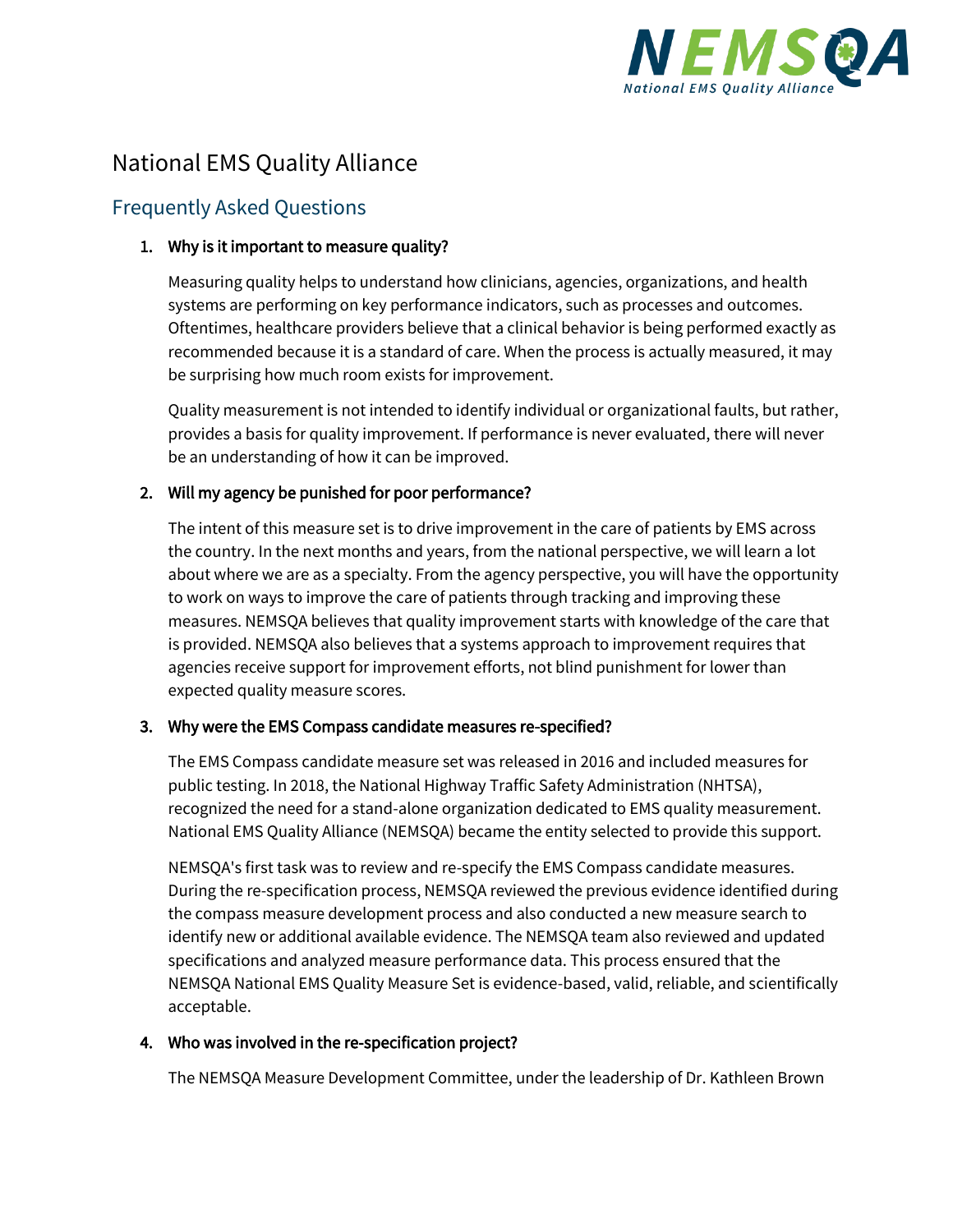

and Jonathan Washko recruited external stakeholders from EMS corporations, technical vendor companies, and government agencies. This expert group re-specified the EMS Compass Measure Set, serving as the Technical Expert Panel (TEP).

#### 5. Will this be the last time the National EMS Quality Measure Set is re-specified?

To assure the NEMSQA National EMS Quality Measure Set remains evidence-based, valid, reliable, and scientifically acceptable, the NEMSQA Measure Development Committee will perform annual maintenance on the measures. Annual measure maintenance is part of the Measure Development Lifecycle NEMSQA adopted in 2019. These include evidence review, respecification (if necessary), and testing. Maintenance periods will begin annually in Q3, with new specifications released in Q4 for implementation the following year.

#### 6. Is the National EMS Quality Measure Set benchmarked?

The National EMS Quality Measure Set is not yet benchmarked. Benchmarking methodology uses historical measure data and being the first year for the official NEMSQA, National EMS Quality Measure Set. There are no data for use in benchmarking. NEMSQA is aware data were being collected for the candidate measures prior to this effort, but with the many substantive changes having been made to the measure set, benchmarks created using these data collected before the specification would not be valuable reference points.

Once data are collected using the NEMSQA, National EMS Quality Measure Set, NEMSQA will look at creating benchmarks for the measures. NEMSQA's ability to benchmark the measures will be dependent on agency and organization ability to share their data. Benchmarks cannot be created without performance data from a specific number of users. After this measure set has been deployed for one year, NEMQSA will begin asking organizations to share data. NEMSQA will use CMS' methodology to create benchmarks, which will require 20 reporting agencies per measure that each meet the minimum case size of 20 encounters. These data will need to meet specific completeness and performance rates, which will be discussed next Summer (2020) when the benchmarking project begins.

# 7. Why is the National EMS Quality Measure Set limited to 911 responses?

NEMSQA understands EMS agencies respond to many types of requests. For the purposes of the National EMS Quality Measure Set, the TEP limited measure inclusion criteria to 911 requests. The TEP felt that for the clinical processes measured, 911 requests were most appropriate. However, the term, "911 request," is not as rigid as it may seem. As noted in the Measure Narratives document, the TEP decided to use CMS (Medicare) standards for 911 requests. These include 911 requests that are in accord with local 911 or equivalent service dispatch protocols. By using the Medicare standard, which includes the equivalent protocol, the TEP felt that other methods of emergency requests besides 911 calls could be included in the denominator criteria

#### 8. Should I follow the clinical guidelines listed in the National EMS Quality Measure Set?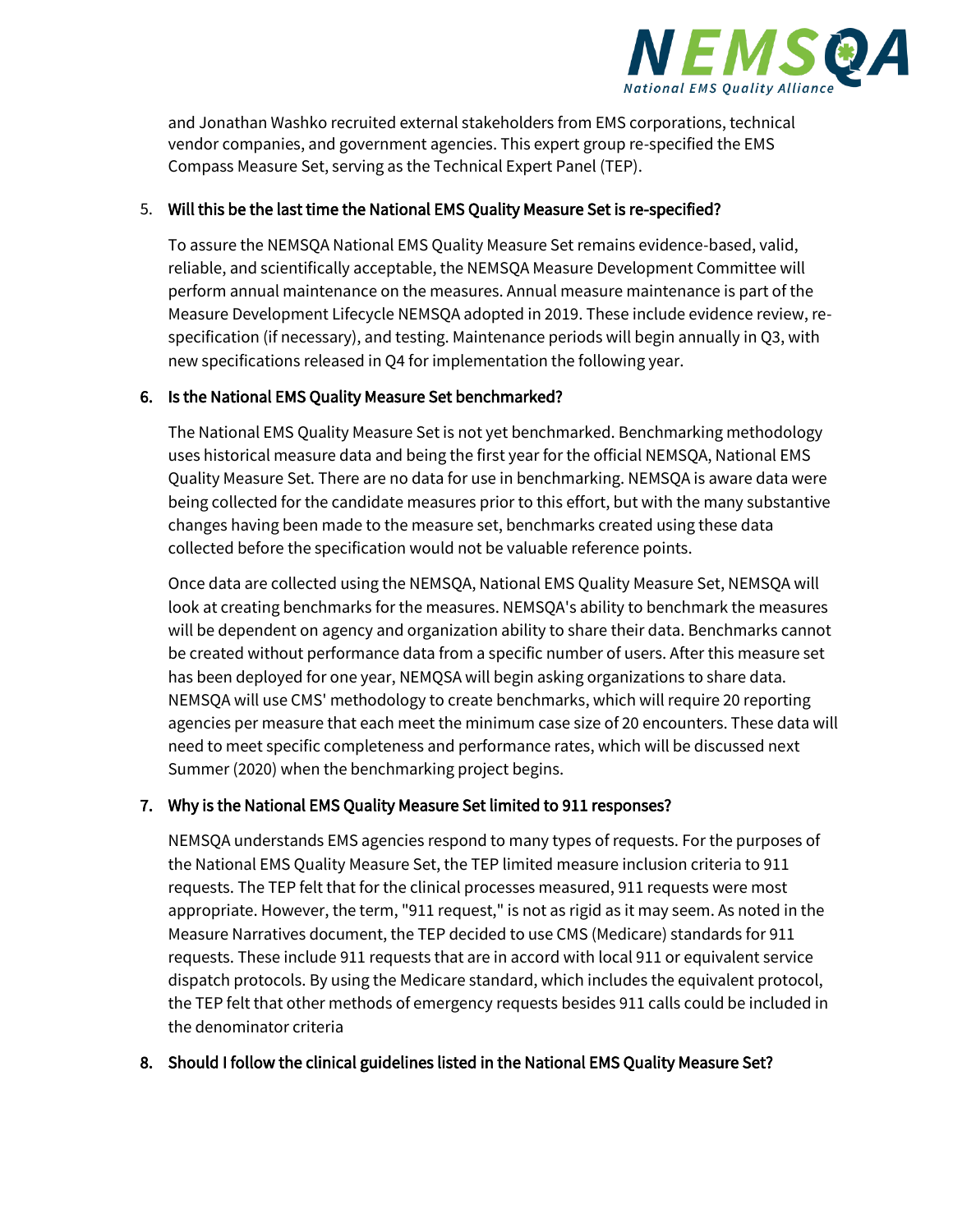

The clinical guidelines referenced in the measure specifications were used as the basis from which to develop measures. NEMSQA is not endorsing the referenced clinical guidelines nor recommending EMS professionals or agencies adopt them. Measurement industry standards call for clinical guidelines to be quoted verbatim in measure specifications, which explains why specific dosing criteria might be listed. NEMSQA strongly recommends that EMS professionals follow their state, regional or local treatment protocols, even if contradictory to the referenced clinical guidelines.

## 9. What if I have a problem with a National EMS Quality Measure Set Measure?

Suggestions for measure improvement should be sent to Rick Murray at rmurray@acep.org. Please provide the measure name, details about your suggestion, and the rationale for the suggestion. Since NEMSQA follows a lifecycle process for measure development, specification changes cannot be made mid-year, but all suggestions will be logged and considered during the 2020 measure maintenance cycle.

Feasibility, data mapping, and calculation issues with measures should be forwarded to Rick Murray at rmurray@acep.org. If errors in measure logic that prevent proper implementation are identified, NEMSQA staff and the Measure Development Committee will review and consider making off-cycle changes in order to improve measure feasibility.

# 10. There were more measures in the candidate EMS Compass Measure Set. What happened to them?

During the measure re-specification process, the Measure Development Committee and Technical Expert Panel closely examined each measure in the candidate EMS Compass Measure Set. Ultimately, three measures were either retired or temporarily removed from the measure set for a variety of reasons. The measures are as follows:

- Seizure-01: Blood Glucose Evaluation for Patient with Seizure: although many EMS regions and agencies include this clinical process in their protocols, given that there is published evidence that refutes this treatment, NEMSQA retired this measure from the EMS Compass Measure Set.
- Stroke-08: Emergency Department Diagnosed Stroke Identified by Prehospital Stroke Assessment: this measure was temporarily removed from the EMS Compass Measure Set due to feasibility issues. When candidate measure data were reviewed for multiple large agencies, it was found that measure scores could not be calculated for Stroke-08, as hospital data are difficult to obtain. While the intent of Stroke-08 is valid and important, the Measure Development Committee decided to remove the measure until data interoperability between EMS and hospital systems improves. This measure will be reviewed again later on, for potential inclusion in future versions of the measure set.
- Trauma-02: Pain Re-Assessment of Injured Patients: this measure was retired from the EMS Compass Measure set due to duplicative elements and characteristics, when compared to Trauma-03. While the Measure Development Committee understands the value of pain re-assessment, Trauma-03: Effectiveness of Pain Management of Injured